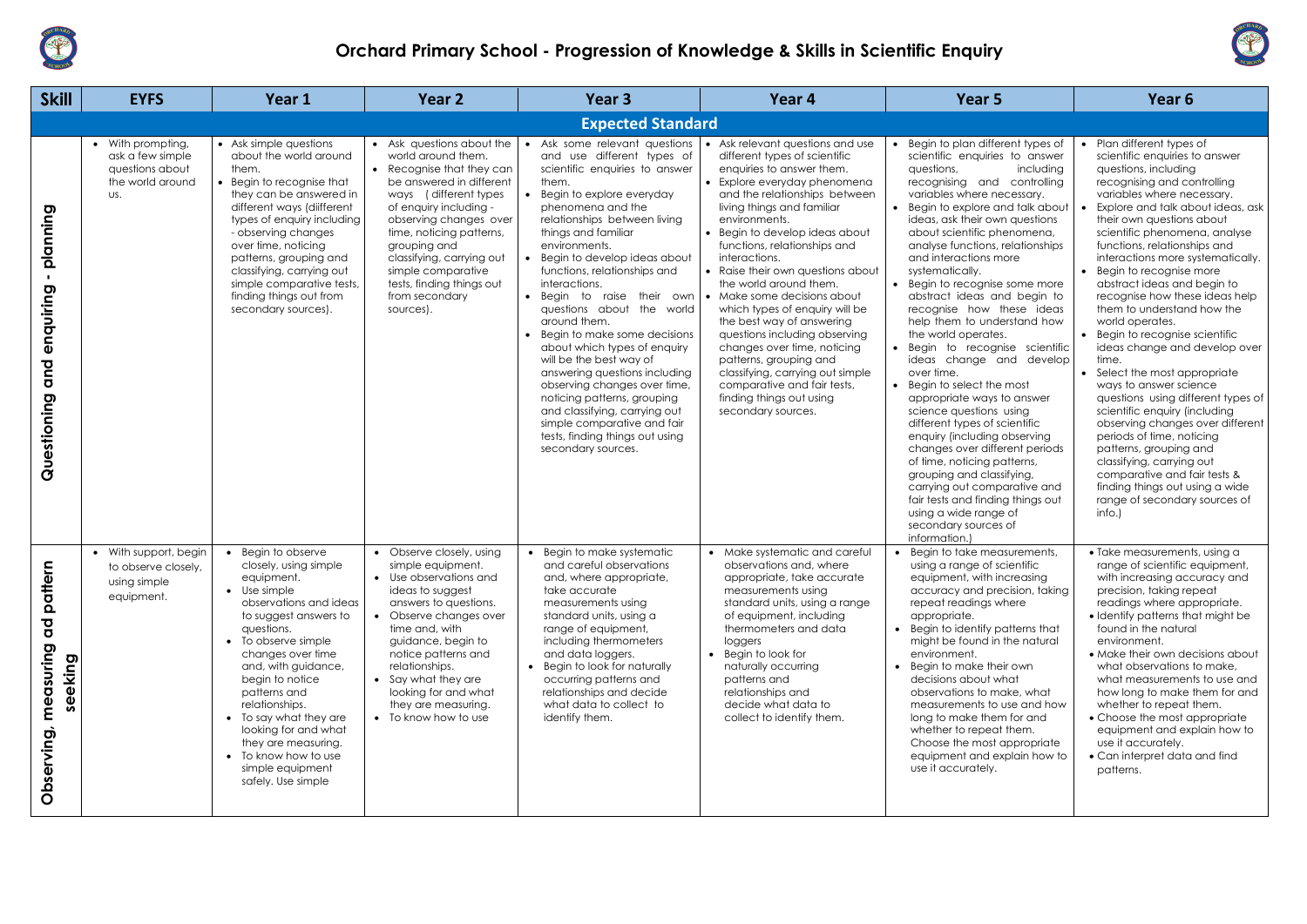|                                                                  |                                                                                       | • measurements and<br>equipment with support<br>(eg hand lenses and egg<br>timers)<br>Begin to progress from<br>non-standard units,<br>reading cm, m, cl, l, °C                                                                                                                                 | • simple equipment safely.<br>• Use simple<br>measurements and<br>equipment with<br>increasing<br>independence (eg<br>hand lenses and egg<br>timers)<br>• Begin to progress from<br>non-standard units,<br>reading mm, cm, m, ml,<br>I, °C  | Help to make decisions<br>about what observations to<br>make, how long to make<br>them for and the type of<br>simple equipment that might<br>be used.<br>• Learn to use some new<br>equipment appropriately (eg<br>data loggers).<br>Begin to see a pattern in my<br>results.<br>Begin to choose from a<br>selection of equipment.<br>Begin to observe and<br>measure accurately<br>using standard units<br>including time in<br>minutes and seconds.                                                                                                                                             | • Help to make decisions<br>about what observations<br>to make, how long to<br>make them for and the<br>type of simple<br>equipment that might<br>be used.<br>Learn to use new<br>equipment appropriately<br>(eg data loggers).<br>• Can spot a pattern in<br>results<br>• Can choose from a<br>selection of equipment.<br>• Can observe and<br>measure accurately using<br>standard units including<br>time in minutes and<br>seconds.                                                                                                                      | • Begin to interpret data and find<br>patterns.<br>• Select equipment on their own.<br>• Can make a set of observations<br>and say what the interval and<br>range are.<br>• Begin to take accurate and<br>precise measurements - N, g,<br>kg, mm, cm, mins, seconds,<br>cm <sup>2</sup> V, km/h, m per sec, m/ sec<br>• Graphs – pie, line                                                  | Select equipment on their own.<br>Can make a set of observations<br>and say what the interval and<br>range are.<br>Accurate and precise<br>measurements<br>e.g N, g, kg,<br>mm, cm, mins, seconds, cm <sup>2</sup> V,<br>km/h, m per sec, m/ sec<br>• Graphs $-$ pie, line, bar                                                                     |
|------------------------------------------------------------------|---------------------------------------------------------------------------------------|-------------------------------------------------------------------------------------------------------------------------------------------------------------------------------------------------------------------------------------------------------------------------------------------------|---------------------------------------------------------------------------------------------------------------------------------------------------------------------------------------------------------------------------------------------|---------------------------------------------------------------------------------------------------------------------------------------------------------------------------------------------------------------------------------------------------------------------------------------------------------------------------------------------------------------------------------------------------------------------------------------------------------------------------------------------------------------------------------------------------------------------------------------------------|--------------------------------------------------------------------------------------------------------------------------------------------------------------------------------------------------------------------------------------------------------------------------------------------------------------------------------------------------------------------------------------------------------------------------------------------------------------------------------------------------------------------------------------------------------------|---------------------------------------------------------------------------------------------------------------------------------------------------------------------------------------------------------------------------------------------------------------------------------------------------------------------------------------------------------------------------------------------|-----------------------------------------------------------------------------------------------------------------------------------------------------------------------------------------------------------------------------------------------------------------------------------------------------------------------------------------------------|
| Investigating                                                    | • To begin to discuss<br>my ideas about<br>how to find things<br>out.                 | Perform simple tests with<br>support.<br>Begin to discuss their<br>ideas about how to find<br>things out.<br>• To begin to say what<br>happened in their<br>investigation.                                                                                                                      | • Perform simple tests.<br>• To discuss theirideas<br>about how to find things<br>out.<br>• To say what happened<br>in their investigation.                                                                                                 | Set up some simple practical<br>enquiries, comparative and<br>fair tests.<br>• Begin to recognise when a<br>simple fair test is necessary<br>and help to decide how to set<br>it up.<br>Begin to think of more than<br>one variable factor.                                                                                                                                                                                                                                                                                                                                                       | • Set up simple practical enquiries,<br>comparative and fair tests.<br>• Recognise when a simple fair<br>test is necessary and help to<br>decide how to set it up.<br>• Can think of more than one<br>variable factor.                                                                                                                                                                                                                                                                                                                                       | Begin to use test results to make<br>predictions to set up further<br>comparative and fair tests.<br>Begin to recognise when and<br>how to set up comparative and<br>fair tests and explain which<br>variables need to be controlled<br>and why.<br>Begin to suggest improvements<br>to their method and give<br>reasons.<br>• Begin to decide when it is<br>appropriate to do a fair test. | Use test results to make<br>predictions to set up further<br>comparative and fair tests.<br>Recognise when and how to set<br>up comparative and fair tests<br>and explain which variables<br>need to be controlled and why.<br>• Suggest improvements to their<br>method and give reasons.<br>• Decide when it is appropriate to<br>do a fair test. |
| <u>ଦ</u><br>Reportin<br>S<br><b>Findings</b><br>and<br>Recording | • Gather and record<br>data with adult<br>support, to help in<br>answering questions. | Gather and record data<br>with some adult support,<br>to help in answering<br>questions.<br>• Begin to record simple<br>data.<br>Begin to record and<br>communicate their<br>findings in a range of<br>ways.<br>• Can show their results in a<br>simple table that the<br>teacher has provided. | • Gather and record data<br>to help in answering<br>questions.<br>• Record simple data.<br>• Record and<br>communicate their<br>findings in a range of<br>ways.<br>• Can show their results in<br>a table that the teacher<br>has provided. | Gather, record, and begin to<br>classify and present data in a<br>variety of ways to help in<br>answering questions.<br>Begin to record findings using<br>simple scientific language,<br>drawings, labelled diagrams,<br>keys, bar charts and tables.<br>Begin to report on findings<br>from enquiries, including oral<br>and written explanations,<br>displays or presentations of<br>results and conclusions.<br>Begin to use notes, simple<br>tables and standard units and<br>help to decide how to record<br>and analyse their data.<br>Begin to record results in<br>tables and bar charts. | Gather, record, classify and<br>present data in a variety of<br>ways to help in answering<br>questions.<br>• Record findings using simple<br>scientific language, drawings,<br>labelled diagrams, keys, bar<br>charts and tables.<br>• Report on findings from<br>enquiries, including oral and<br>written explanations, displays<br>or presentations of results and<br>conclusions.<br>• Use notes, simple tables and<br>standard units and help to<br>decide how to record and<br>analyse their data.<br>• Can record results in tables<br>and bar charts. | • Begin to record data and<br>results of increasing<br>complexity using scientific<br>diagrams and labels,<br>classification keys, tables and<br>bar and line graphs.<br>• Begin to report and present<br>findings from enquiries.<br>• Begin to decide how to record<br>data from a choice of familiar<br>approaches.<br>• Begin to choose how best to<br>present data.                    | • Record data and results of<br>increasing complexity using<br>scientific diagrams and labels,<br>classification keys, tables and<br>bar and line graphs.<br>• Report and present findings from<br>enquiries.<br>Decide how to record data from<br>a choice of familiar<br>approaches.<br>Can choose how best to present<br>$\bullet$<br>data.      |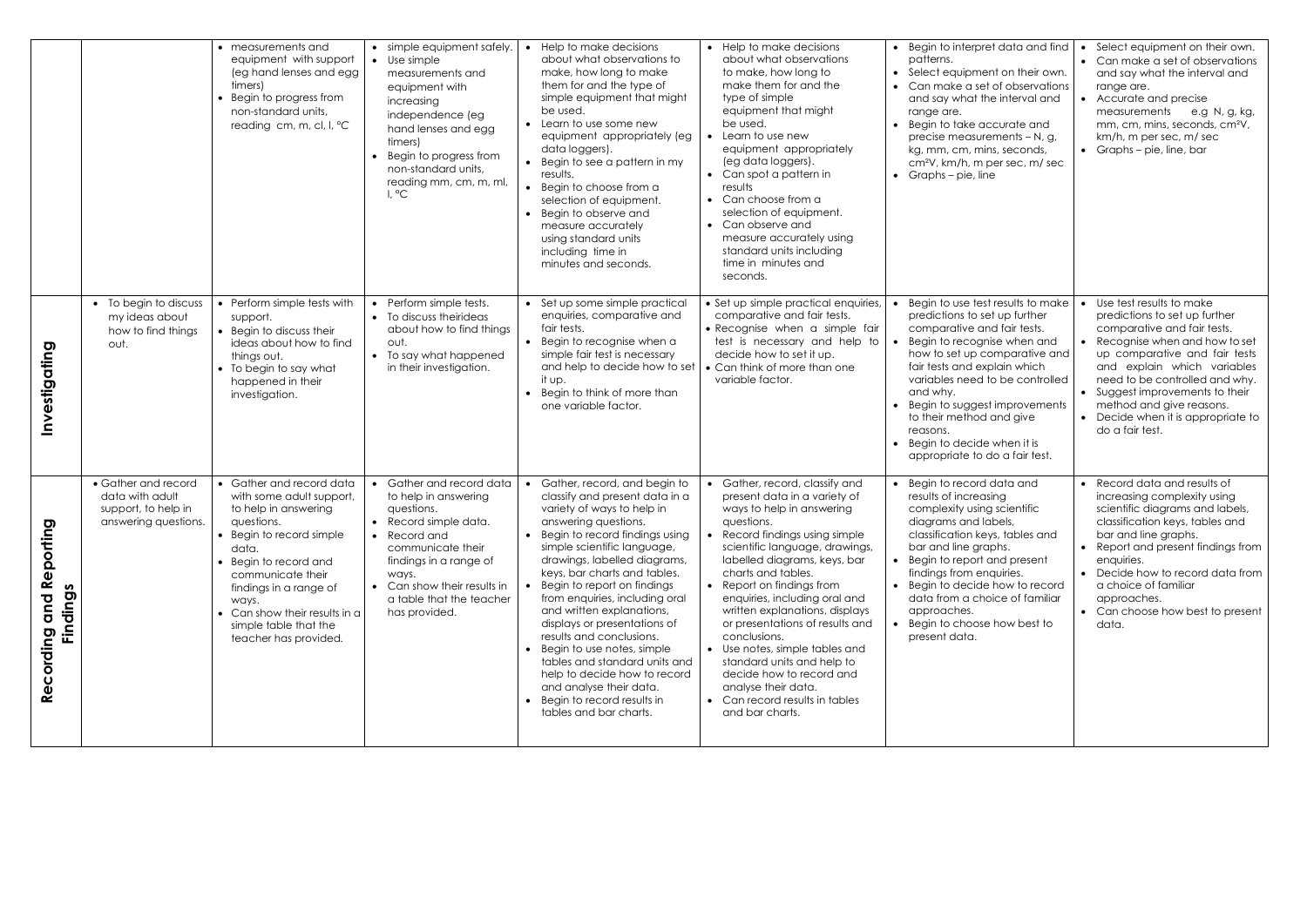| Grouping<br>Classifying<br>Identifying<br>and | • Identify and classify<br>with support.                                                     | • Identify and classify with<br>some support.<br>$\bullet$<br>• To begin to observe and<br>identify, compare and<br>$\bullet$<br>describe.<br>• To begin to use simple<br>features to compare<br>objects, materials and<br>living things and, with<br>help, decide how to<br>sort and group them.                                        | Identify and classify.<br>Observe and identify,<br>compare and describe.<br>Use simple features to<br>compare objects,<br>materials and living<br>things and, with help,<br>decide how to sort and<br>group them.                                         | Begin to identify differences,<br>similarities or changes related<br>to simple scientific ideas and<br>processes.<br>Begin to talk about criteria<br>for grouping, sorting and<br>classifying and use simple<br>keys.<br>Begin to compare and group<br>according to behaviour or<br>properties, based on testing.                                                                                                                                                                                                                                                                                                                                                                                                                                                                                                                                                           | • Identify differences, similarities<br>or changes related to simple<br>scientific ideas and processes.<br>• Talk about criteria for<br>grouping, sorting and<br>classifying and use simple<br>keys.<br>• Compare and group<br>according to behaviour or<br>properties, based on<br>testing.                                                                                                                                                                                                                                                                                                                                                                                                                                                                                                                 | Begin to use and develop keys<br>and other information records<br>to identify, classify and<br>describe living things and<br>materials.                                                                                                                                                                                                                                                                                                                                                                                                                                                                                                                                                                                                                                                                                                                                                                                                                                                                                                                                                                                                                                                                               | Use and develop keys and other<br>information records to identify,<br>classify and describe living things<br>and materials.                                                                                                                                                                                                                                                                                                                                                                                                                                                                                                                                                                                                                                                                                                                                                                                                                                                                                                                                                                                                           |
|-----------------------------------------------|----------------------------------------------------------------------------------------------|------------------------------------------------------------------------------------------------------------------------------------------------------------------------------------------------------------------------------------------------------------------------------------------------------------------------------------------|-----------------------------------------------------------------------------------------------------------------------------------------------------------------------------------------------------------------------------------------------------------|-----------------------------------------------------------------------------------------------------------------------------------------------------------------------------------------------------------------------------------------------------------------------------------------------------------------------------------------------------------------------------------------------------------------------------------------------------------------------------------------------------------------------------------------------------------------------------------------------------------------------------------------------------------------------------------------------------------------------------------------------------------------------------------------------------------------------------------------------------------------------------|--------------------------------------------------------------------------------------------------------------------------------------------------------------------------------------------------------------------------------------------------------------------------------------------------------------------------------------------------------------------------------------------------------------------------------------------------------------------------------------------------------------------------------------------------------------------------------------------------------------------------------------------------------------------------------------------------------------------------------------------------------------------------------------------------------------|-----------------------------------------------------------------------------------------------------------------------------------------------------------------------------------------------------------------------------------------------------------------------------------------------------------------------------------------------------------------------------------------------------------------------------------------------------------------------------------------------------------------------------------------------------------------------------------------------------------------------------------------------------------------------------------------------------------------------------------------------------------------------------------------------------------------------------------------------------------------------------------------------------------------------------------------------------------------------------------------------------------------------------------------------------------------------------------------------------------------------------------------------------------------------------------------------------------------------|---------------------------------------------------------------------------------------------------------------------------------------------------------------------------------------------------------------------------------------------------------------------------------------------------------------------------------------------------------------------------------------------------------------------------------------------------------------------------------------------------------------------------------------------------------------------------------------------------------------------------------------------------------------------------------------------------------------------------------------------------------------------------------------------------------------------------------------------------------------------------------------------------------------------------------------------------------------------------------------------------------------------------------------------------------------------------------------------------------------------------------------|
| arch<br>Reser                                 | • To begin to find<br>information to<br>help me from<br>books and<br>computers with<br>help. | • To begin to use simple<br>secondary sources to find<br>answers.<br>• To begin to find<br>information from books<br>and computers with<br>help.                                                                                                                                                                                         | • Use simple secondary<br>sources to find answers.<br>• Can find information<br>from books and<br>computers with help.                                                                                                                                    | • Begin to recognise when and<br>how secondary sources might<br>help to answer questions that<br>cannot be answered through<br>practical investigations.                                                                                                                                                                                                                                                                                                                                                                                                                                                                                                                                                                                                                                                                                                                    | • Recognise when and how<br>secondary sources might help<br>to answer questions that<br>cannot be answered through<br>practical investigations.                                                                                                                                                                                                                                                                                                                                                                                                                                                                                                                                                                                                                                                              | • Begin to recognise which<br>secondary sources will be most<br>useful to research their ideas.                                                                                                                                                                                                                                                                                                                                                                                                                                                                                                                                                                                                                                                                                                                                                                                                                                                                                                                                                                                                                                                                                                                       | Recognise which secondary<br>sources will be most useful to<br>research their ideas.                                                                                                                                                                                                                                                                                                                                                                                                                                                                                                                                                                                                                                                                                                                                                                                                                                                                                                                                                                                                                                                  |
| onclusions<br>$\overline{O}$                  | • Begin to talk about<br>what they have<br>found out and how<br>they found it out.           | • Begin to talk about what<br>they have found out and<br>how they found it out.<br>• To begin to say what<br>$\bullet$<br>happened in an<br>investigation.<br>$\bullet$<br>• To begin to say<br>whether they were<br>surprised at the results<br>or not.<br>• To begin to say what<br>they would change<br>about their<br>investigation. | Talk about what they<br>have found out and<br>how they found it out.<br>To say what happened<br>in an investigation.<br>To say whether they<br>were surprised at the<br>results or not.<br>To say what they would<br>change about their<br>investigation. | • Begin to use results to draw<br>simple conclusions, make<br>predictions for new values,<br>suggest improvements and<br>raise further questions.<br>Begin to use straightforward<br>scientific evidence to answer<br>questions or to support their<br>findings.<br>• With help, are beginning to<br>look for changes, patterns,<br>similarities and differences in<br>their data in order to draw<br>simple conclusions and<br>answer questions.<br>With support, are beginning to<br>identify new questions arising<br>from the data, make new<br>predictions and find ways of<br>improving what they have<br>already done.<br>Begin to see a pattern in<br>results.<br>• Begin to say what was found<br>out, linking cause and effect.<br>• Begin to say how an<br>experiment could be made<br>better.<br>Begin to answer questions<br>from what they have found<br>out. | • Using results to draw simple<br>conclusions, make predictions<br>for new values, suggest<br>improvements and raise further<br>questions.<br>• Use straightforward scientific<br>evidence to answer<br>questions or to support their<br>findings.<br>• With help, look for changes,<br>patterns, similarities and<br>differences in their data in<br>order to draw simple<br>conclusions and answer<br>questions.<br>• With support, identify new<br>questions arising from the<br>data, make new predictions<br>and find ways of improving<br>what they have already<br>done.<br>• Can see a pattern in results.<br>• Can say what has been<br>found out, linking cause<br>and effect.<br>• Can say how an experiment<br>could be made better.<br>• Can answer questions from<br>what they have found out. | • Begin to report and present<br>findings from enquiries,<br>including conclusions, causal<br>relationships and explanations<br>of and degree of trust in results,<br>in oral and written forms such<br>as displays and other<br>presentations.<br>• Begin to identify scientific<br>evidence that has been used<br>to support or refute ideas or<br>arguments<br>• Begin to draw conclusions<br>based on their data and<br>observations, use evidence to<br>justify their ideas, use scientific<br>knowledge and understanding<br>to explain their findings.<br>• Begin to use test results to make<br>predictions to set up further<br>comparatives and fair tests.<br>• Begin to look for different<br>causal relationships in their<br>data and identify evidence<br>that refutes or supports their<br>ideas.<br>• Use their results to identify when<br>further tests and observations<br>are needed.<br>• Begin to separate opinion from<br>fact.<br>• Begin to draw conclusions and<br>identify scientific evidence.<br>• Can use simple models.<br>• Know which evidence proves a<br>scientific point.<br>• Begin to use test results to make<br>predictions to set up further<br>comparative and fair tests. | • Report and present findings from<br>enquiries, including conclusions,<br>causal relationships and<br>explanations of and degree of<br>trust in results, in oral and written<br>forms such as displays and other<br>presentations.<br>• Identify scientific evidence that<br>has been used to support or refute<br>ideas or arguments<br>• Draw conclusions based on their<br>data and observations, use<br>evidence to justify their ideas, use<br>scientific knowledge and<br>understanding to explain their<br>findings.<br>• Use test results to make predictions<br>to set up further comparatives<br>and fair tests.<br>• Look for different causal<br>relationships in their data and<br>identify evidence that refutes or<br>supports their ideas.<br>• Use their results to identify when<br>further tests and observations are<br>needed.<br>• Separate opinion from fact.<br>• Can draw conclusions and identify<br>scientific evidence.<br>• Can use simple models.<br>• Know which evidence proves a<br>scientific point.<br>• Use test results to make predictions<br>to set up further comparative and<br>fair tests. |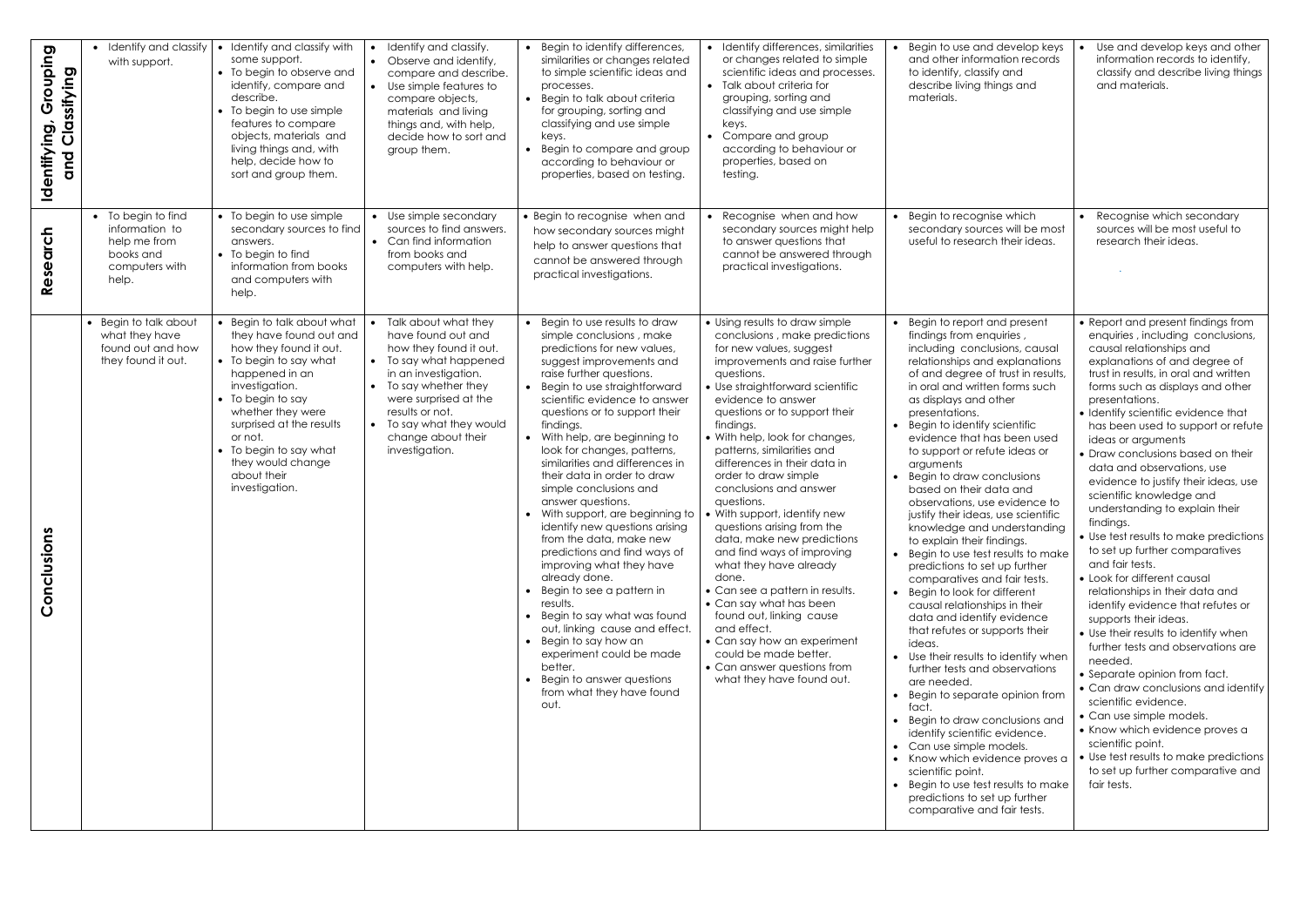| Vocabulary        | Begin to use some<br>scientific words                                                                                                                | • Use some simple<br>scientific language<br>• Begin to use some<br>science words.<br>• Use comparative<br>language with support.                                                                                                                                                                                                                                                                                                                                                                                                                                     | • Use simple scientific<br>language and some<br>science words.<br>• Use comparative<br>language - bigger,<br>faster etc                                                                                                                                                                                                                                                                                                                                                                                                                                                                           | • Begin to use some scientific<br>language to talk and, later,<br>write about what they have<br>found out.<br>• Begin to use relevant scientific<br>language.<br>• Begin to use comparative<br>and superlative language.                                                                                                                                                                                                                                                       | • Use some scientific language<br>to talk and, later, write about<br>what they have found out.<br>• Use relevant scientific<br>language.<br>• Use comparative and<br>superlative language                                                                                                                                                                                                                                                                                                                                                                                                                                                                                | • Begin to read, spell and<br>pronounce scientific<br>vocabulary correctly.<br>• Begin to use relevant scientific<br>language and illustrations to<br>discuss, communicate and<br>justify scientific ideas.<br>• Begin to confidently use a<br>range of scientific vocabulary.<br>• Begin to use conventions such<br>as trend, rogue result, support<br>prediction and -er word<br>generalisation.<br>• Begin to use scientific ideas<br>when describing simple<br>processes.<br>• Begin to use the correct<br>science vocabulary                                                                                      | • Read, spell and pronounce<br>scientific vocabulary correctly.<br>• Use relevant scientific<br>language. And illustrations to<br>discuss, communicate and<br>justify scientific ideas.<br>• Can confidently use a range of<br>scientific vocabulary.<br>• Can use conventions such as<br>trend, rogue result, support<br>prediction and er word<br>generalisation.<br>• Can use scientific ideas when<br>describing simple processes.<br>• Can use the correct science<br>vocabulary                                                                                                                                                     |
|-------------------|------------------------------------------------------------------------------------------------------------------------------------------------------|----------------------------------------------------------------------------------------------------------------------------------------------------------------------------------------------------------------------------------------------------------------------------------------------------------------------------------------------------------------------------------------------------------------------------------------------------------------------------------------------------------------------------------------------------------------------|---------------------------------------------------------------------------------------------------------------------------------------------------------------------------------------------------------------------------------------------------------------------------------------------------------------------------------------------------------------------------------------------------------------------------------------------------------------------------------------------------------------------------------------------------------------------------------------------------|--------------------------------------------------------------------------------------------------------------------------------------------------------------------------------------------------------------------------------------------------------------------------------------------------------------------------------------------------------------------------------------------------------------------------------------------------------------------------------|--------------------------------------------------------------------------------------------------------------------------------------------------------------------------------------------------------------------------------------------------------------------------------------------------------------------------------------------------------------------------------------------------------------------------------------------------------------------------------------------------------------------------------------------------------------------------------------------------------------------------------------------------------------------------|------------------------------------------------------------------------------------------------------------------------------------------------------------------------------------------------------------------------------------------------------------------------------------------------------------------------------------------------------------------------------------------------------------------------------------------------------------------------------------------------------------------------------------------------------------------------------------------------------------------------|-------------------------------------------------------------------------------------------------------------------------------------------------------------------------------------------------------------------------------------------------------------------------------------------------------------------------------------------------------------------------------------------------------------------------------------------------------------------------------------------------------------------------------------------------------------------------------------------------------------------------------------------|
| Map<br>Vocabulary | Science<br>Experiment<br>$\bullet$ Test<br>$\bullet$ Fair<br>• Find out<br>Explain<br>Reason<br>$\bullet$<br>$\bullet$ Why<br>Record<br>• Senses     | • Animals including<br>humans Fish, Reptiles,<br>Mammals, Birds,<br>Amphibians (+ examples<br>of each) Herbivore,<br>Omnivore, Carnivore,<br>Leg, Arm, Elbow, Head,<br>Ear, Nose, Back, Wings,<br>Beak<br>· Plants Deciduous,<br>Evergreen trees, Leaves,<br>Flowers (blossom), Petals,<br>Fruit, Roots, Bulb, Seed<br>Trunk, Branches, Stem<br>• Everyday Materials<br>Wood, Plastic, Glass,<br>Paper, Water, Metal,<br>Rock, Hard, Soft, Bendy,<br>Rough, Smooth<br>• Seasonal Changes<br>Summer, Spring, Autumn,<br>Winter, Sun, Day, Moon,<br>Night, Light, Dark | • Animals including humans<br>Survival, Water, Air, Food,<br>Adult, Baby, Offspring,<br>Kitten, Calf, Puppy,<br>Exercise, Hygiene<br>· Plants Seeds, Bulbs, Water<br>Light, Temperature,<br>Growth<br>• Living things and their<br>habitats Living, Dead,<br>Habitat, Energy, Food<br>chain, Predator, Prey,<br>Woodland, Pond, Desert<br>• Everyday materials and<br>their uses Hard, Soft,<br>Stretchy, Stiff, Shiny, Dull,<br>Rough, Smooth, Bendy,<br>Waterproof, Absorbent,<br>Opaque, Transparent<br>Brick, Paper, Fabrics,<br>Squashing, Bending,<br>Twisting, Stretching Elastic,<br>Foil | Animals including humans<br>Movement, Muscles, Bones,<br>Skull, Nutrition, Skeletons,<br>• Plants Air, Light, Water,<br>Nutrients, Soil, Reproduction,<br>Transportation, Dispersal,<br>Pollination, Flower<br>• Rocks Fossils, Soils, Sandstone,<br>Granite, Marble, Pumice,<br>Crystals, Absorbent<br>• Light Light, Shadows, Mirror,<br>Reflective, Dark, Reflection<br>• Forces and magnets<br>Magnetic, Force, Contact,<br>Attract, Repel, Friction, Poles,<br>Push, Pull | • Animals including humans<br>Mouth, Tongue, Teeth,<br>Oesophagus, Stomach, Small<br>Intestine, Large Intestine,<br>Herbivore, Carnivore, Canine,<br>Incisor, Molar<br>• Living things and their habitats<br>Vertebrates, Fish, Amphibians,<br>Reptiles, Birds, Mammals,<br>Invertebrates, Snails, Slugs,<br>Worms, Spiders, Insects,<br>Environment, Habitats<br>• States of Matter Solid, Liquid,<br>Gas, Evaporation,<br>Condensation, Particles,<br>Temperature, Freezing,<br>Heating<br>• Sound Volume, Vibration,<br>Wave, Pitch, Tone, Speaker<br>• Electricity Cells, Wires, Bulbs,<br>Switches, Buzzers, Battery,<br>Circuit, Series, Conductors,<br>Insulators | • Animals including humans<br>Foetus, Embryo, Womb,<br>Gestation, Baby, Toddler,<br>Teenager, Elderly, Growth,<br>Development, Puberty<br>• Living things and their habitats<br>Mammal, Reproduction, Insect,<br>Amphibian, Bird, Offspring<br>• Properties and changes of<br>materials Hardness, Solubility,<br>Transparency, Conductivity,<br>Magnetic, Filter, Evaporation,<br>Dissolving, Mixing<br>• Earth and Space Earth, Sun,<br>Moon, Axis, Rotation, Day, Night,<br>Phases of the Moon, star,<br>constellation<br>· Forces Air resistance, Water<br>resistance, Friction, Gravity,<br>Newton, Gears, Pulleys | • Animals including humans<br>Circulatory, Heart, Blood Vessels,<br>Veins, Arteries, Oxygenated,<br>Deoxygenated, Valve, Exercise,<br>Respiration<br>• Living things and their habitats<br>Classification, Vertebrates,<br>Invertebrates, Micro-organisms,<br>Amphibians, Reptiles, Mammals,<br><b>Insects</b><br>Evolution and Inheritance Fossils,<br>Adaptation, Evolution,<br>Characteristics, Reproduction,<br>Genetics<br>Light Refraction, Reflection,<br>Light, Spectrum, Rainbow,<br>Colour,<br>Electricity Cells, Wires, Bulbs,<br>Switches, Buzzers, Battery, Circuit,<br>Series, Conductors, Insulators,<br>Amps, Volts, Cell |
| understanding     | • With support, can<br>begin to talk about<br>how science helps us<br>in our daily lives eg.<br>torches and lights<br>help us see hen it is<br>dark. | • Can begin to talk about<br>how science helps us in<br>our daily lives eg. torches<br>and lights help us see<br>hen it is dark.<br>• Am beginning to<br>understand science can<br>sometimes be<br>dangerous.                                                                                                                                                                                                                                                                                                                                                        | • Can talk about how<br>science helps us in our<br>daily lives eg. torches<br>and lights help us see<br>hen it is dark.<br>• Am beginning to<br>understand science can<br>sometimes be dangerous.                                                                                                                                                                                                                                                                                                                                                                                                 | Begin to know which things in<br>science have made our lives<br>better.<br>Can begin to understand risk<br>in science.                                                                                                                                                                                                                                                                                                                                                         | • Knows which things in science<br>have made our lives better.<br>• Can understand there is some<br>risk in science.<br>• Begin to talk about how<br>scientific ideas have changed<br>over time.                                                                                                                                                                                                                                                                                                                                                                                                                                                                         | • Begin to explain the positive<br>and negative effects of<br>scientific development.<br>• Begin to see how science is<br>useful in everyday life.<br>• Begin to say which parts of our<br>lives rely on science.                                                                                                                                                                                                                                                                                                                                                                                                      | • Can talk about how scientific<br>ideas have changed over time.<br>• Can explain the positive and<br>negative effects of scientific<br>development.<br>• Can see how science is useful in<br>everyday life.<br>• Can say which parts of our lives<br>rely on science.                                                                                                                                                                                                                                                                                                                                                                    |